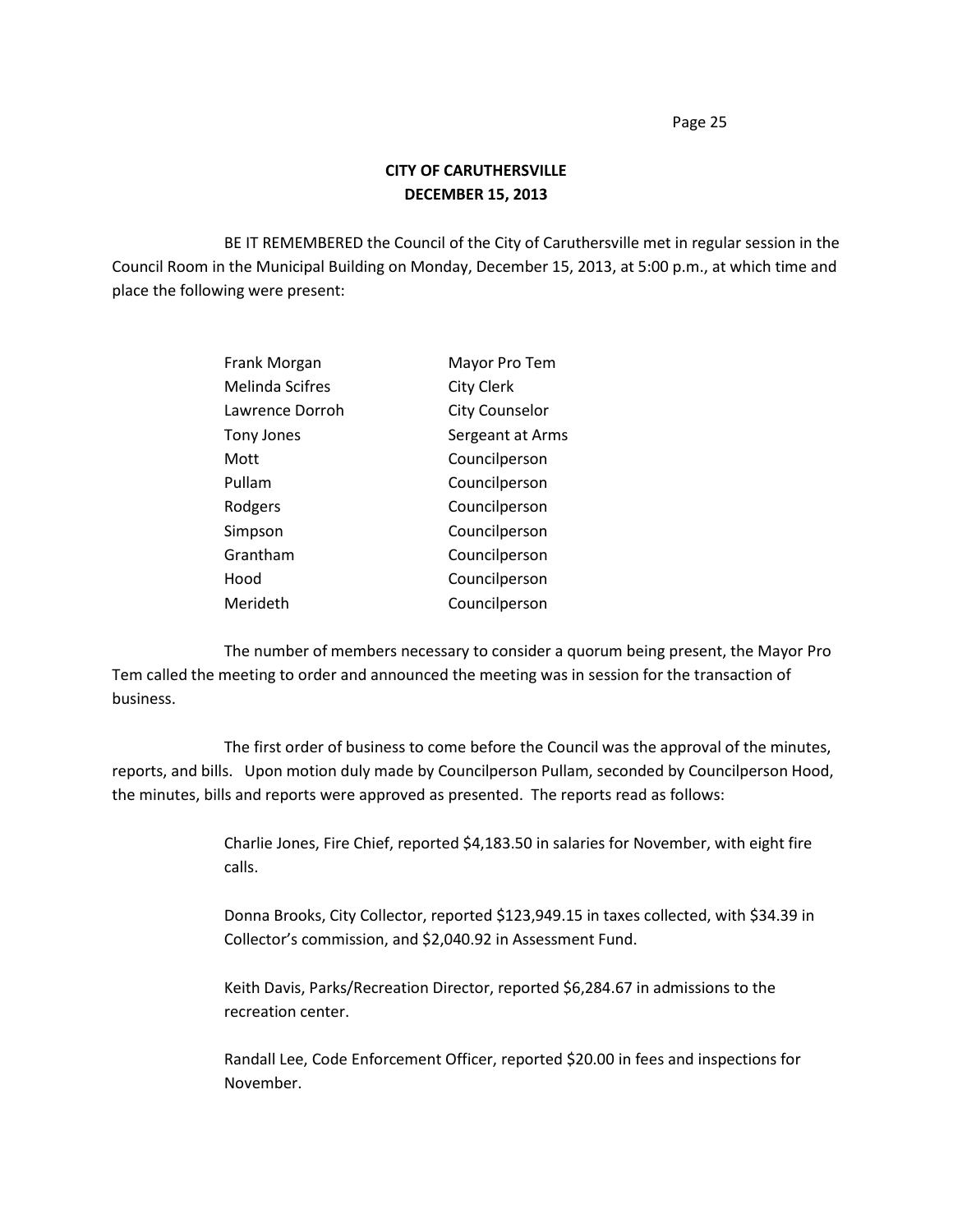Melinda Scifres, City Clerk, reported securities pledged at the banks for the City as follows: First State Bank - \$2,525,000; Focus Bank - \$2,021,899.47; Bank Star \$853,400.

Christi Watkins, Court Clerk, reported \$3,666.30 in fines collected, with \$136.63 in CVC funds; \$48.00 for Sheriff's retirement; \$19.16 in POST funds; and \$19.16 in JEF funds.

Paul Shaw, Water/Wastewater Manager, reported the following:

| Water         | \$74,793.51  | Water 2345        |
|---------------|--------------|-------------------|
| Sewer         | 20,569.73    | <b>Sewer 2250</b> |
| Garbage       | 35,006.54    |                   |
| Meter Serv.   | 789.05       |                   |
| Mo. Spray     | 554.48       |                   |
| Primacy Fee   | 9.00         |                   |
| Sewer Primacy | 2.10         |                   |
| Sewer Bond    | 10,504.84    |                   |
| Bond Serv.    | 541.00       |                   |
| TOTAL         | \$142,770.25 |                   |
|               |              |                   |

The next item to come before the Council was the bids for the Collins water line replacement. The engineer had reviewed the five bids that were received, and found that Tinnin Construction of Hornersville in the amount of \$81,773.83 was the lowest bid. John Chittendon of Waters Engineering recommended the Council accept the low bid. The total cost of the project would be \$100,873.83. The budget contained \$100,000 in the Water and Sewer Operation and Maintenance Fund for the project. After discussion, Councilperson Mott motioned to approve the low bid as recommended by the engineer, and to amend the budget an additional 873.83 in the Water and Sewer Operation Fund. Councilperson Hood seconded, and motion carried unanimously.

The next item to come before the Council was the bids for the replacement of the lift station at Jiffy Jim's. Three bids were received, and the engineer had reviewed the bids and recommended the bid from G & C Contracting of Perryville in the amount of \$112,000. The total cost of the project will be \$135,600, which will include the engineers fee. Sewer Extension had a budget amount for the project of \$200,000. After discussion, Councilperson Hood motioned to approve the low bid from G & C Contractors, with Councilperson Merideth seconding, and the motion carried unanimously.

The next item of business to come before the Council was the bids for the housing demolition on the structure at 1206 Jefferson and 505 Carleton. Two bids had been received from M &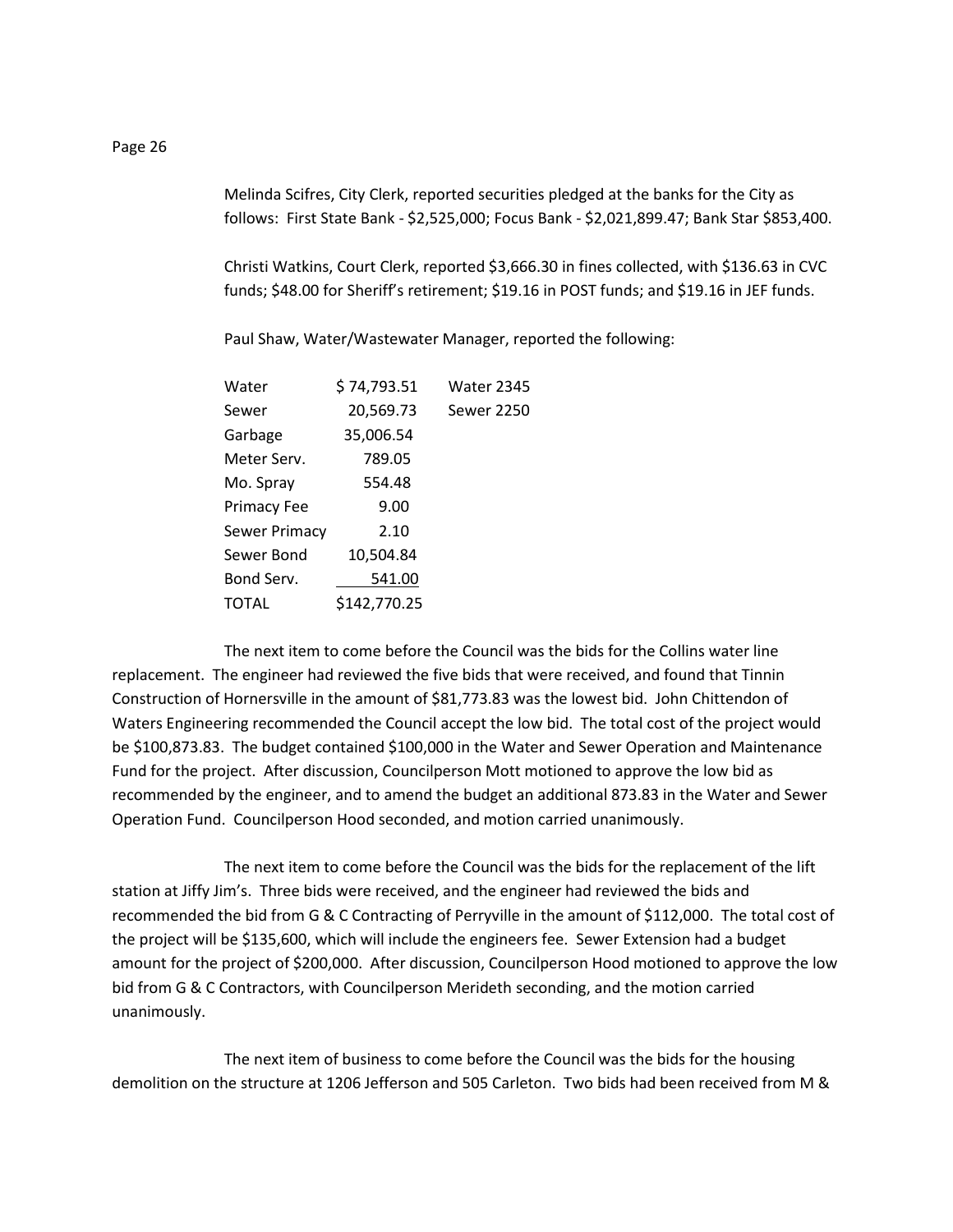M Tree Service and Pery Demolition. Both bids were for \$8,500. After discussion, Councilperson Rodgers motioned to approve the bid from M & M Tree Service based on the past performance of the company, with Councilperson Pullam seconding, and roll call was asked for, which resulted in the following vote:

| Mott    | No       | Simpson  | Yes  |
|---------|----------|----------|------|
| Pullam  | Yes      | Grantham | Yes. |
| Rodgers | Yes      | Hood     | Yes. |
|         | Merideth | Yes      |      |

Councilperson Rodgers then reported the Fire Department had two fire calls since December 2, 2013. The Police Department had a request to purchase a new network server for the department. The current server has created a problem in the department, and the officers are concerned they will lose their information if it is not replaced. Three companies were contacted regarding the replacement of the server. Quotes were received as follows: Hi-Tech Communications - \$2,850; Computer Smarts - \$3,570; Shelton Business Machines - \$3,065. All prices included installation. Police Chief Tony Jones stated the department had funds available in the sales tax to purchase the server. Councilperson Rodgers motioned to approve the bid from Hi-Tech, with Councilperson Mott seconding, and motion carried.

The next item for discussion was a request from the Police Department to purchase 20 new tasers in the amount of \$23,028.00. Chief Jones stated there was \$9,500 in funds for the sale of assets from the asset forfeiture properties, and there is still money available in the sales tax fund, and the remainder would be paid from Asset Forfeiture funds. Also, the Chief asked the Council to approve an assurance plan that is good for five years. It would start in 2015 and cost \$3,080 for the first year and \$1,500 per year after that. During that time, if a taser tore up, it could be sent in and repaired or replaced at no charge. After discussion, Councilperson Rodgers motioned to purchase the tasers, with Councilperson Pullam seconding, and motion carried.

Councilperson Hood then motioned approval of the purchase of 120 more water meters in the amount of \$22,853.60. Twenty of the meters would be 1", and 100 would be the standard 5/8" meter. Councilperson Mott seconded the motion, and the motion carried unanimously. The purchase was funded from the Water and Sewer Operation and Maintenance Fund.

Paul Shaw, Water/Wastewater Manager, then requested the Council approve a \$4,000 purchase for a module to allow online bill pay for the customers. This module is set up through the software company the department is currently using. The funds for the module would be taken from the Meter Deposit Fund. There would then be an annual fee of \$1,500 for the module. Councilperson Merideth motioned to approve the expenditure, with Councilperson Hood seconding, and motion carried.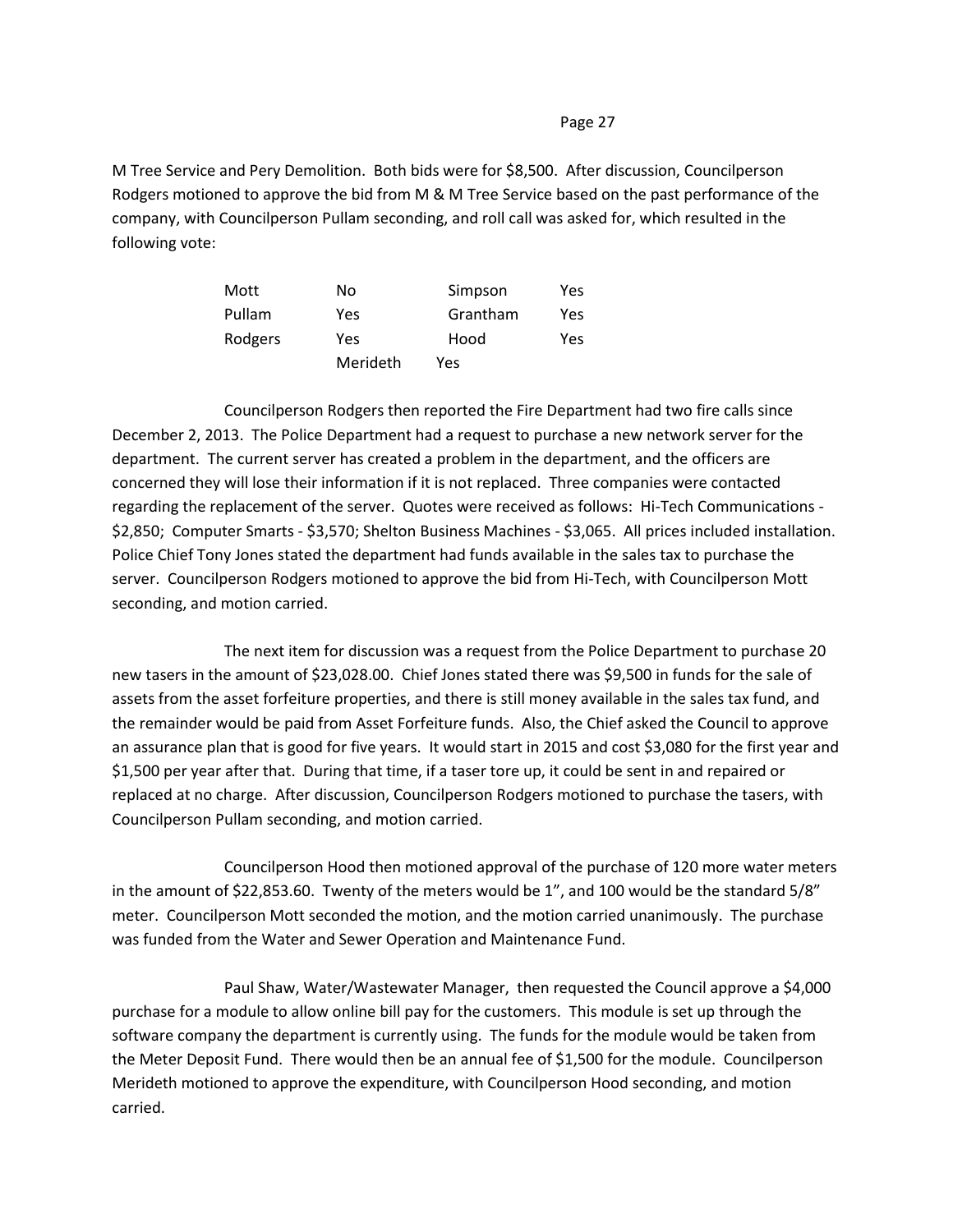Mr. Shaw then reported the school district and the county have requested that they not be charged a penalty on their water bills. Their payment cycle does not coincide with the payment date of the water bills. Counselor Dorroh reported he would look at the statutes to see if the school and county would come under the same guidelines as a state office.

Mr. Shaw then reported the Meter Deposit account has an excess over the amount of deposits. A transfer of \$10,000 needs to be made to the Water & Sewer Fund. Upon motion duly made by Councilperson Merideth, seconded by Councilperson Simpson, the transfer was unanimously approved.

The next item of business to come before the Council was the quotes for the repair of the garage door at the maintenance shed where the rod machine is kept. Two quotes were received as follows: Dyersburg Overhead Door - \$1,465; SEMO Overhead Door \$1,814. Councilperson Mott then motioned to approve the low bid from Dyersburg Overhead Door, with Councilperson Hood seconding, and motion carried unanimously.

The next item of business to come before the Council was the donation of two houses one at  $7<sup>th</sup>$  and Beckwith, and the other on Bushey. It was reported the houses have been inspected. It was determined that the houses were in moderate condition and could be repaired. Terry Rushing reported that the donation of the properties would not be beneficial to the City. Councilperson Merideth motioned to decline the offer of the properties, with Councilperson Simpson seconding, and motion carried.

Mayor Pro Tem Morgan then asked the Council to determine who would take care of the armory building, and the amount of rent on the building. There was a lady who was having exercise classes at the Armory, and the key she had does not work anymore. After discussion, Councilperson Simpson motioned to have the City Clerk hold the key and the Code Enforcement Officer would show the building. The lease would be the same as before at \$300 deposit. Councilperson Pullam seconded the motion, and carried.

Councilperson Rodgers then advised the custodian working at the public safety center will clean the building. She is receiving benefits as a full-time employee, and can utilize some of the time at the Armory.

Randall Lee, Code Enforcement Officer, reported he had written nine violations for trash being set out too early. He had written ten notices of abatement regarding nuisances. He had discovered that a property owner had been remodeling a structure on East Fifteenth, and had been